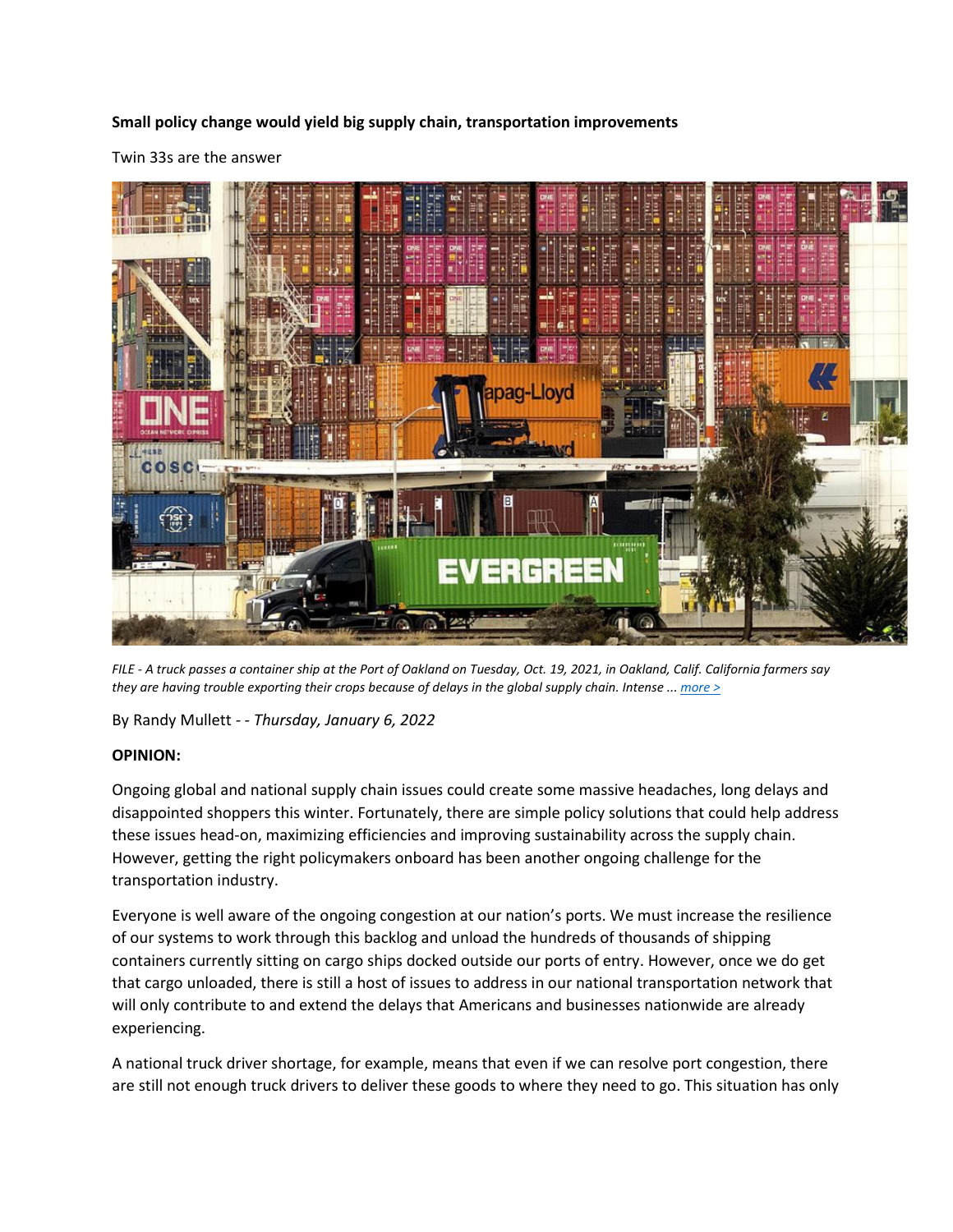been made worse throughout the COVID-19 pandemic. The American Trucking Associations reporting the current driver shortage has risen to an all-time high of 80,000 — which could double by 2030.

This is why we must look beyond the port issue to what changes we can make in our transportation system to overcome this ongoing labor shortage and accommodate logistical needs now and in the future. Moreover, we need a solution that will work in the long term. Temporary solutions are just that — temporary — and they could end up creating their own problems, from heavier trucks that do more damage to our roads to overextended truckers working longer hours and posing safety threats to themselves and other drivers.

One of the simplest policy changes that would yield nearly immediate capacity and efficiency improvements in the U.S. supply chain would be to update an outdated federal rule to allow a modest, five-foot increase to twin 28-foot trailers — bringing them up to twin 33s. This additional five feet would provide a no-cost solution that will help ease congestion on our nation's highways, reduce fuel costs and lower emissions.

It's not as though twin 33s are a new concept. In fact, they are already permitted to operate in 20 states. However, without a change in this antiquated federal policy, they cannot connect to our national transportation network, undermining the potential positive impact these trucks would have. Standardizing truck lengths will make our transportation network more efficient, helping move goods, food items and produce, and medical supplies more easily and quickly than is currently possible.

Moreover, twin 33s will help increase the speed of shipping and delivering these items while improving safety and sustainability. Based on an analysis of 2018 data, adopting twin 33s nationwide would have saved 274 million gallons of fuel that year alone, reducing CO2 emissions by 3.12 million tons and cutting vehicle miles traveled by 3.36 billion. Twin 33s are not only a smart logistical solution; they are an environmentally friendly one.

Studies show they will help improve safety as well. According to research, twin 33s are safer on highways than current trucking configurations. Not only are they more dynamically stable than twin 28s, but they are also better at handling abrupt evasive maneuvers as well. They would also be equipped with advanced safety features like automatic braking and electronic stability control. Just by adopting twin 33s, we could reduce the number of truck accidents by 4,500 annually simply because we would be reducing the actual number of trucks traversing our highways.

Allowing twin 33s to operate nationwide would do more than just address our current supply chain and transportation challenges. This small shift in policy would also boost American businesses, as manufacturers would be needed to build and assemble these new trailers. That would help support and create local jobs while spurring economic growth across various industries.

The recent passage of the infrastructure bill is good news for America's transportations system, but it could be years before we see tangible results from these investments. We need a solution that will immediately help alleviate the strain on our supply chain and transportation infrastructure. Allowing twin 33s to operate nationwide is a simple, commonsense solution that policymakers are overlooking to the detriment of American businesses and consumers.